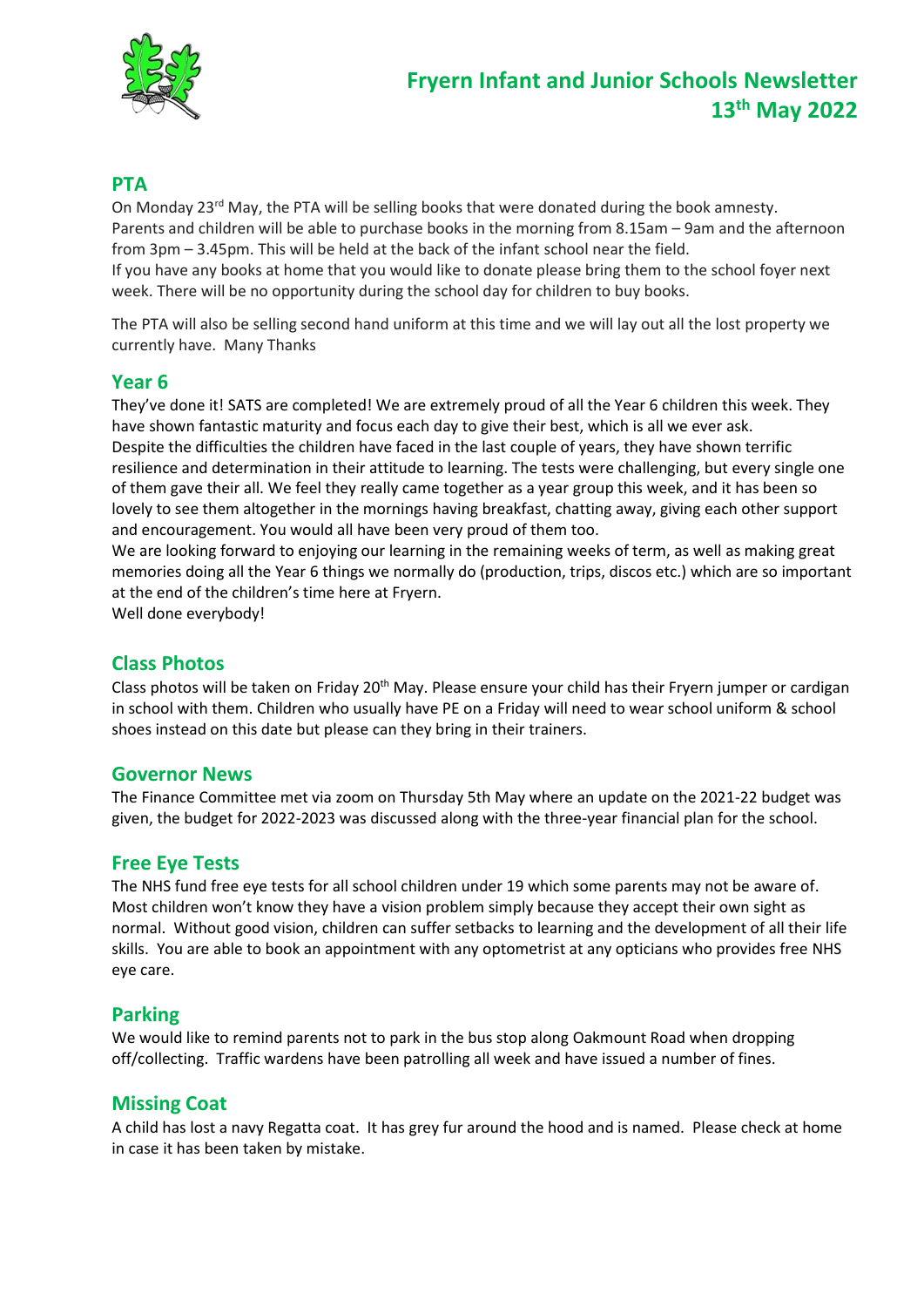# **INFANT SCHOOL CELEBRATIONS**

# **WORKERS OF THE WEEK**

**Otter** Molly & Kenny **Fox** Albert & Francesca

**Butterfly** Rosie & Thomas **Squirrel** Austin & Felicity

**Bumblebee** Kacey & Daniel **Hedgehog** Austin & Elsie

## **READS**

50: Maggie 100: Sophie 150: Milo, Kian, Megan 200: Georgia, 250: Felix 300: Rosie, Toby, Lola 350: Andra 450: Evie, Jasper 500: Jai

# **HEADTEACHER AWARDS**

**Year R**: Jacob **Year 1:** Florence, Rosie-Mae, Mya, Megan, Wesley, Jack **Year 2:** Seren, Elise, Rhys, Sophie, Thomas

# **JUNIOR SCHOOL CELEBRATIONS**

# **WORKERS OF THE WEEK**

| <b>Snowy Owl</b> | Sam & Vaishvi                               |
|------------------|---------------------------------------------|
| <b>Pearlkite</b> | Spencer & Hannah                            |
| <b>Eagle</b>     | Toby & Millie                               |
| <b>Secretary</b> | Daisy & Fred                                |
| <b>Tawny Owl</b> | Daniel, Max, Sophia G, Christopher & Khushi |
| <b>Redkite</b>   | <b>Rushen &amp; Samuel</b>                  |
| <b>Peregrine</b> | Isla & Leon                                 |
| <b>Barn Owl</b>  | Alexia, Evie & Jazmin                       |
| <b>Osprey</b>    | The teachers would like to celebrate the    |
| <b>Falcon</b>    | whole year group for their amazing efforts  |
| Caracara         | this week                                   |

# **READS**

150: Sam, Amelia 225: Zane 375: Patrick

# **HEADTEACHER AWARDS**

**Year 3:** Seb, Mabel, Edward, Dexter, Sophia, Skye

- **Year 4:** Ellie, Sophia, Isla, Bella, Alice, Kayla, William, Anant, Millie
- **Year 5:** Georgia, Noah, Eva, Alex, Emelia, Ollie, Jazmin, Sienna, George, Daniel, Isla, Thomas, Lola, Hayley, Summer, Demi, Malachi, Lola, Eva, Eliana

**Year 6:**

 $\overline{a}$